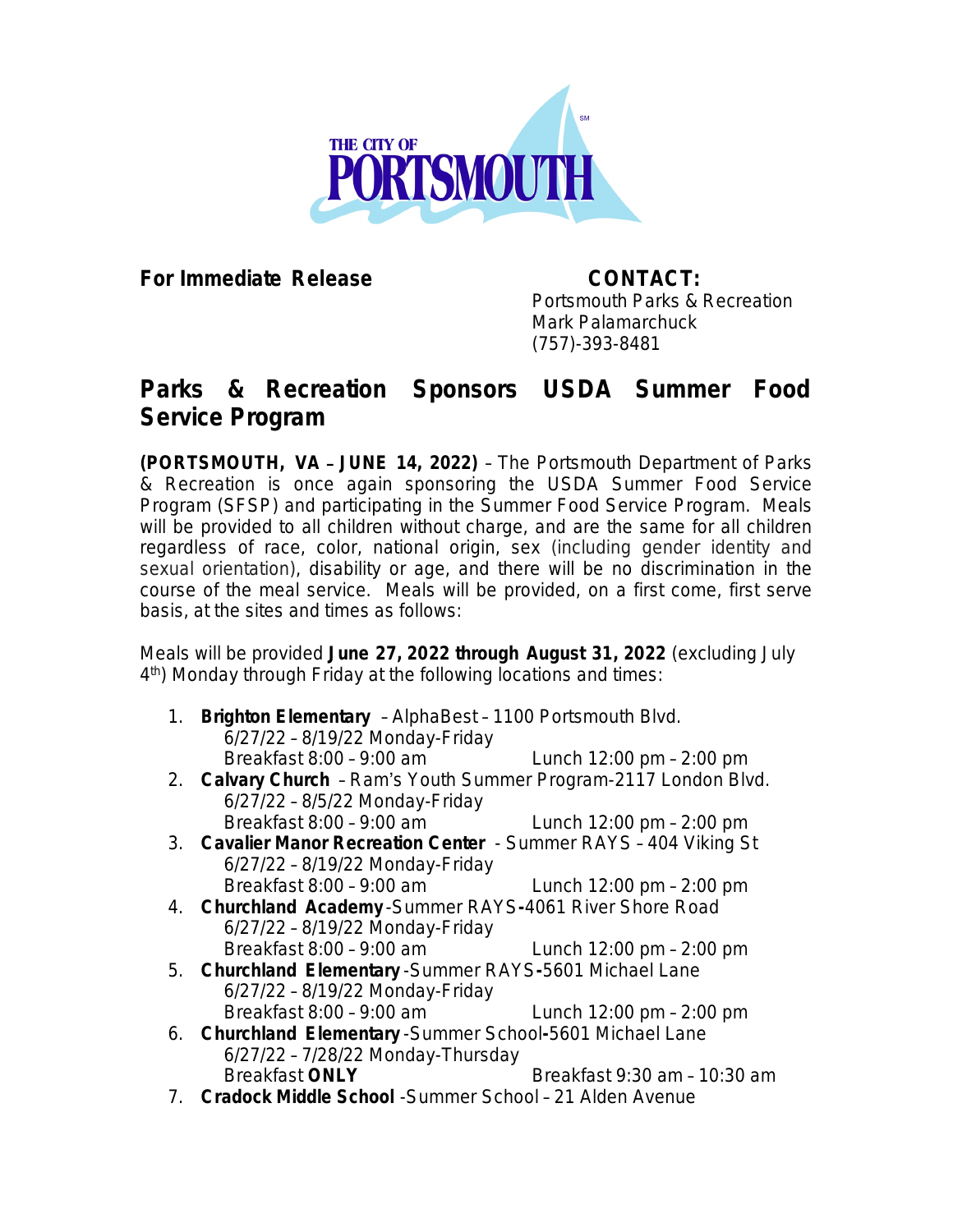6/27/22 – 7/28/22 Monday-Thursday Breakfast **ONLY** Breakfast 7:30 am – 8:30 am 8. **Cradock Middle** School-PAL Summer Camp – 21 Alden Avenue 6/27/22 – 8/11/22 Monday-Thursday Breakfast 8:00 – 9:00 am Lunch 12:00 pm – 2:00 pm 9. **Cradock Recreation Center** -Summer RAYS**-**308 Allen Road 6/27/22 – 8/19/22 Monday-Friday Breakfast 8:00 – 9:00 am Lunch 12:00 pm – 2:00 pm 10. **Douglass Park Elementary** -Summer School-34 Grand St. 6/27/22 – 7/28/22 Monday-Thursday Breakfast **ONLY** Breakfast 8:30 am – 9:30 am 11. **Douglass Park Elementary** -21st Century-34 Grand St. 7/5/22 – 7/29/22 Monday-Friday Breakfast 9:00 am to 10:00am Lunch 12:00 pm – 2:00 pm 12. **Hodges Manor Elementary** -AlphaBest- 1201 Cherokee Road 6/27/22 – 8/19/22 Monday-Friday Breakfast 8:00 – 9:00 am Lunch 12:00 pm – 2:00 pm 13. **Hope Charitable Services** - 3517 Winchester Drive 6/27/22 – 8/19/22 Monday-Friday Breakfast 8:30 – 9:30 am Lunch 12:00 pm – 2:00 pm 14. **Waterview -Summer** RAYS—3649 Hartford Street 6/27/22 – 8/19/22 Monday-Friday Breakfast 8:00 –9:00 am Lunch 12:00 pm – 2:00 pm 15. **Joseph E. Parker Recreatio n Center**–Summer RAYS – 2430 Turnpike Road 6/27/22 – 8/19/22 Monday-Friday Breakfast 8:00 -9:00 am Lunch 12:00 pm – 2:00 pm 16. **Mariner Christian Academy** -Grove Baptist – 6006 Churchland Blvd. 6/27/22 – 8/31/22 Monday-Friday Breakfast 8:00 – 9:00 am Lunch 12:00 pm – 2:00 pm 17. **Neighborhood Facil ity Recreation Center** - Summer RAYS – 900 Elm Ave 6/27/22 – 8/19/22 Monday-Friday Breakfast 8:00 – 9:00 am Lunch 12:00 pm – 2:00 pm 18. **Parkview Elementary** -Summer School-260 Elm Ave. 6/27/22 – 7/28/22 Monday-Thursday Breakfast **ONLY** Breakfast 8:30 am – 9:30 am 19. **Parkview Elementary** -21st Century-260 Elm Ave. 7/5/22 – 7/29/22 Monday-Friday Lunch **ONLY** Lunch 12:00 pm – 2:00 pm 20. **Simonsdale Elementary** – Summer School - 4841 Clifford Street 6/27/22 – 7/28/22 Monday-Thursday Breakfast **ONLY** Breakfast 9:30 am – 10:30 am 21. **Swanson Homes** – 1746 South Street 6/27/22 – 9/1/22 Monday-Thursday Lunch **ONLY** Lunch 12:00 pm – 2:00 pm 22. **Victory Elem entary** – Starbase Victory 2828 Greenwood Dr 6/27/22 – 8/4/22 Monday-Thursday Lunch **ONLY** Lunch 12:00 pm – 2:00 pm 23. **Manor High School** -Football -1401 Elmhurst Lane 6/20/22 – 8/26/22 - Monday-Friday